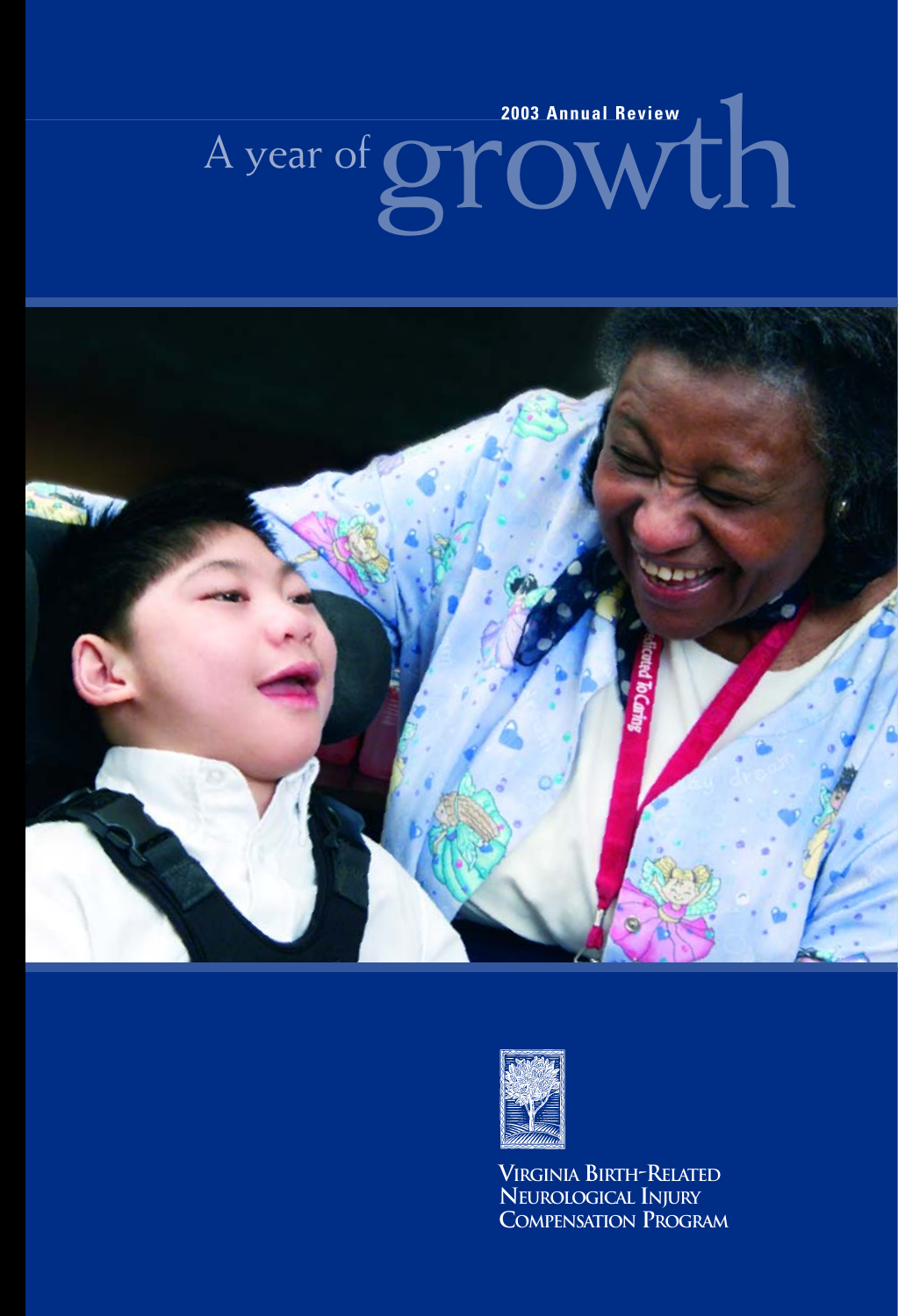## A year of growth.





Physical therapy is a regular and lifelong need for most claimants, generally due to cerebral palsy. However, primary insurance often only provides a limited number of therapy sessions. That's when the Birth-Injury Program steps in and allows the ongoing medically necessary therapies. Additionally, use of various types of physical therapy can be beneficial, as well as motivating. Along with more traditional approaches, other therapies, when appropriate, may include hippotherapy (horseback), water therapy and even specially adapted karate classes.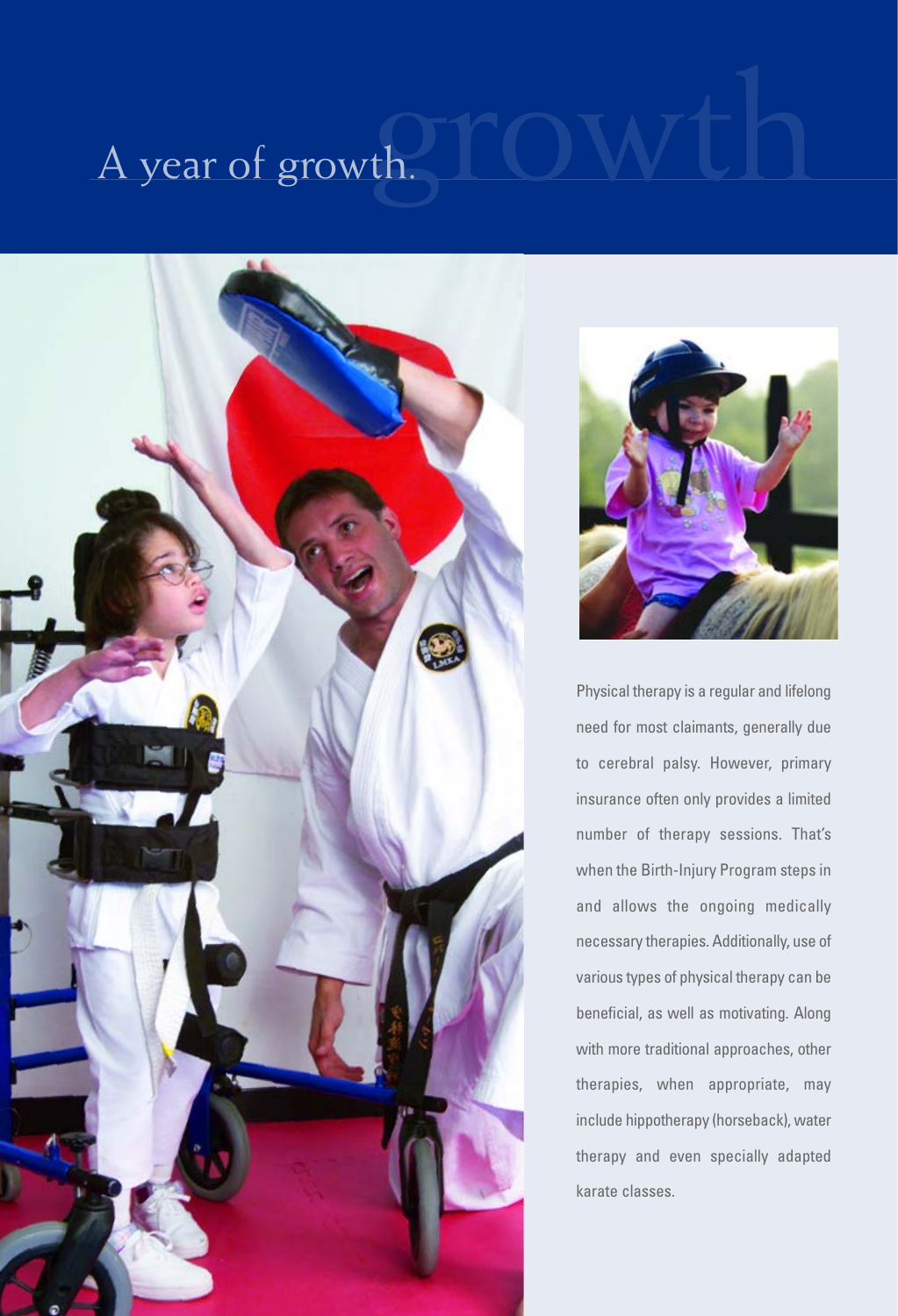$\bigwedge$ s 2003 closed, the Board of Directors was able<br>to look back and see both extensive change, as well as important growth for the Birth-Injury Program. Much of the change emerged from legislation passed in Virginia's General Assembly that became effective on July 1, 2003. While some of this change was positive, the overall package burdened the Program by adding an additional \$40 million to the deficit.

Accounting for nearly 80 percent of the additional long-term costs was a provision mandating payment of legal fees even when a claimant is not admitted into the Program. According to two sets of actuaries, this provision created highly negative conditions leading to increased costs.

To assure that the Program has sufficient funds to meet the needs of all admitted claimants, the Board will seek to have the legal fee payments for non-admitted claimants provision reversed by the General Assembly or request sufficient funds to meet the mandate.\* However, the 2003 legislation also brought some positives including placing the Program under the Freedom of Information Act and guaranteeing the services of the Virginia Office of the Attorney General.

### **New Board Members**

The year also saw the departure of three valued board members. Dr. John Partridge, a stalwart of the Board, completed his term. His presence always added a strong measure of professionalism, clinical knowledge and quality decision-making. Also completing a term was Dr. Anderson Williams of Virginia Beach. We sincerely miss his dedicated service. A third departing board member was Dr. Leo Dunn. Dr. Dunn served as the non-participating physician's representative. Legislation eliminated that position as of July 1.

Of course each departure also means an arrival. We are now honored to have Dr. Willette LeHew representing participating physicians; McLain O'Ferrall providing his investment and business experience; and Ralph Shelman contributing his expertise in working with the disabled community.

### **Enhancing Communication**

Continuing the organization's efforts to upgrade communication with all stakeholders, we restructured our website. Sporting individualized channels for physicians, claimants, hospitals and insurers, it now provides a wealth of general information for everyone. Stakeholders will find everything from copies of the enabling legislation to reimbursement forms posted on this site. Additionally, more than five-dozen links to resources specific to the needs of claimant families are provided under *Helpful Resources.*

### **Finances Are Key To The Future**

As noted before, of prime concern to the Board of Directors is the financial need of the Program. The organization continues to be "actuarially unsound." Although the Program ended the year with more than \$120 million in reserves – enough to meet obligations for at least a decade – studies indicate additional revenues, or drastic cost cutting, will be needed for long-term financial survival. The Board has steadfastly noted its commitment to provide all legislated benefits to all claimants. However, because the Board has no authority to raise additional funds, we must solicit assistance from the General Assembly which has sole authority to raise additional funds or modify required benefits.

Finally, I would like to express my thanks to each Board member. On a monthly basis they voluntarily sacrifice their time to help others. On a regular basis they are asked to make decisions that often seem to require the wisdom of Solomon in balancing medical needs, legislative mandates and financial responsibility. However, they always come through and manage to find appropriate answers and solutions to fit each situation.

Sincerely,

William les Perdue

Melina Dee Perdue, RN, MBA, CNA *Board Chair*



Melina Dee Perdue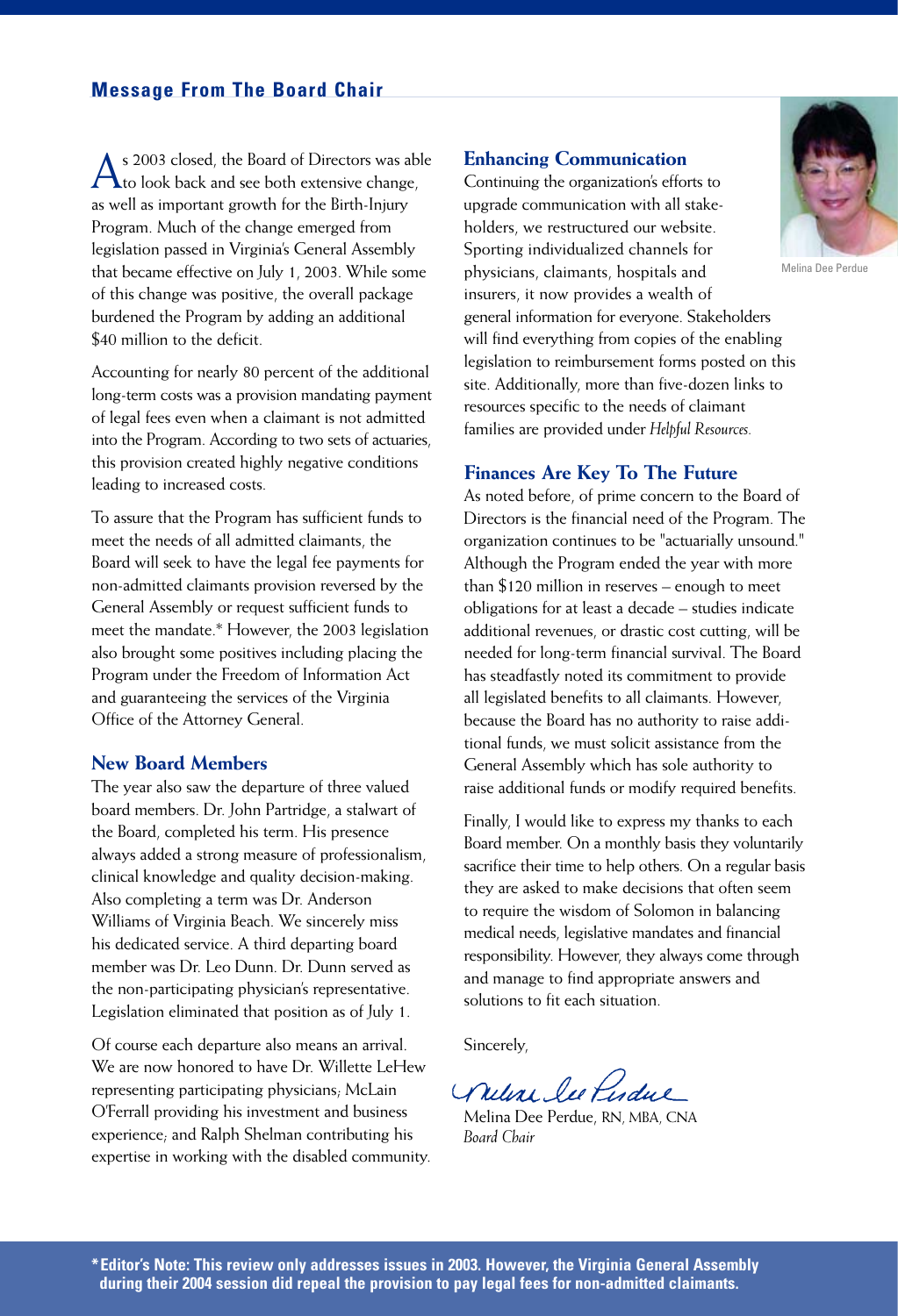### The Program at a glance.



Birth-Injury Program claimants receive a housing benefit that often includes the construction of a handicapped accessible bedroom and bath. A wheelchair accessible shower and a whirlpool tub are usually a part of the provided room addition. Additionally, most children need in-home nursing care which is paid for by the Program as prescribed by each child's physician.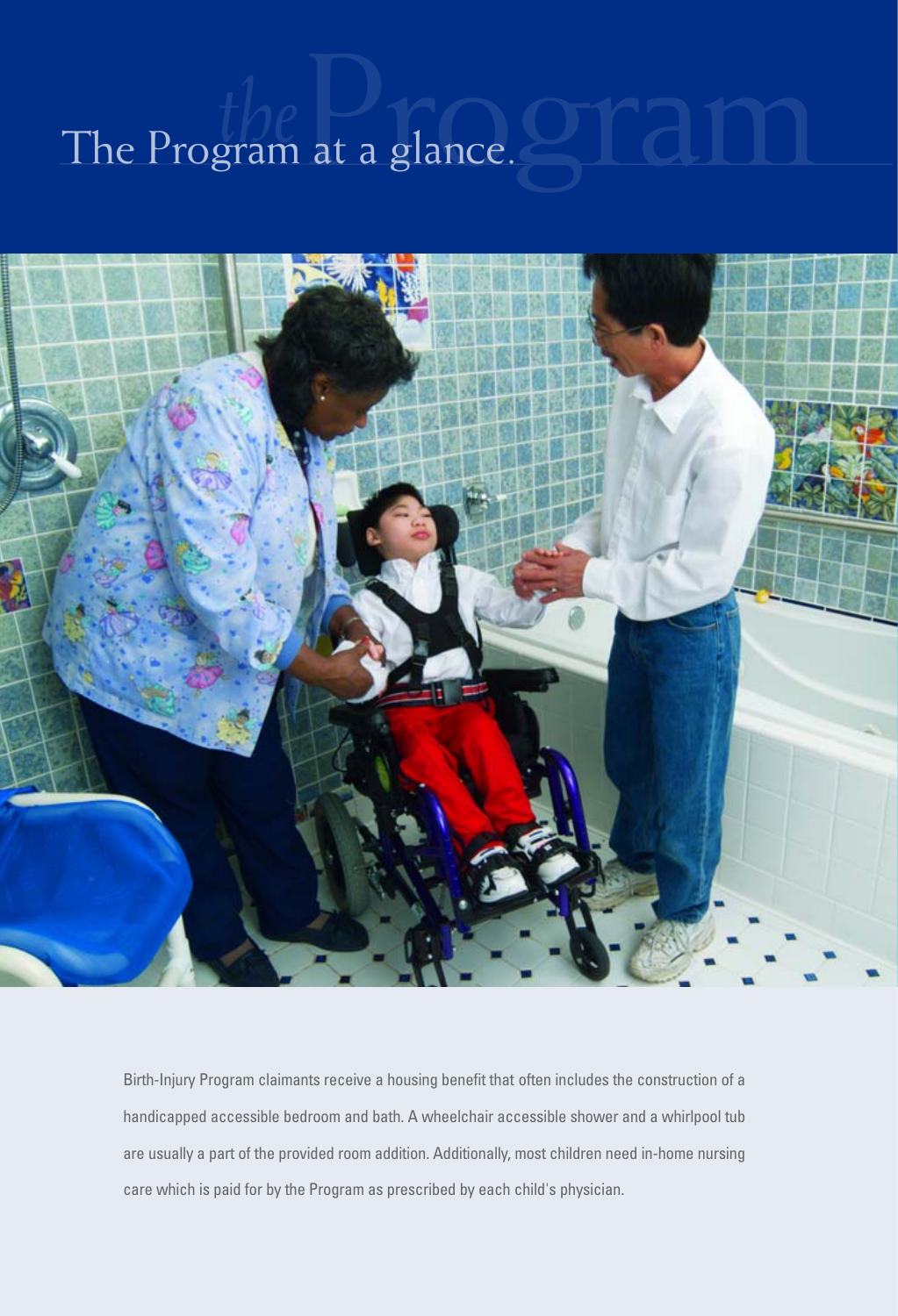In 2003, 11 petitions seeking entry into the Birth-Injury Program were filed with the Virginia Workers' Compensation Commission. By statute, the Workers' Compensation Commission has sole authority to admit claimants.

As of December 31, 2003, 87 claimants had been admitted since the Program's establishment in1987.\* The Birth-Injury Program is a no-fault, exclusive remedy.

### **Covered Services/Expenses For An Awarded Claim**

- Medical
- Hospital
- Rehabilitation/Therapy
- Residential and custodial care
- Compensation for lost earnings, ages 18 to 65
- Special equipment or facilities
- Reasonable claim filing costs (including attorney's fees)
- Medically necessary travel

### **Expenses Not Covered**

- Expenses covered by other government programs
- Expenses covered by prepaid health plans or HMOs
- Expenses covered by private insurance

### **Eligibility/Key Points Of The Virginia Law**

- Child delivered by a participating doctor or hospital
- Child who suffered a birth-related neurological injury, as defined by Virginia law
- Injury must have resulted from oxygen deprivation or mechanical injury during labor, delivery, immediate post delivery
- Child must be permanently motorically disabled and developmentally disabled or cognitively disabled
- Child must need assistance with all daily living activities

\*number includes deceased claimants



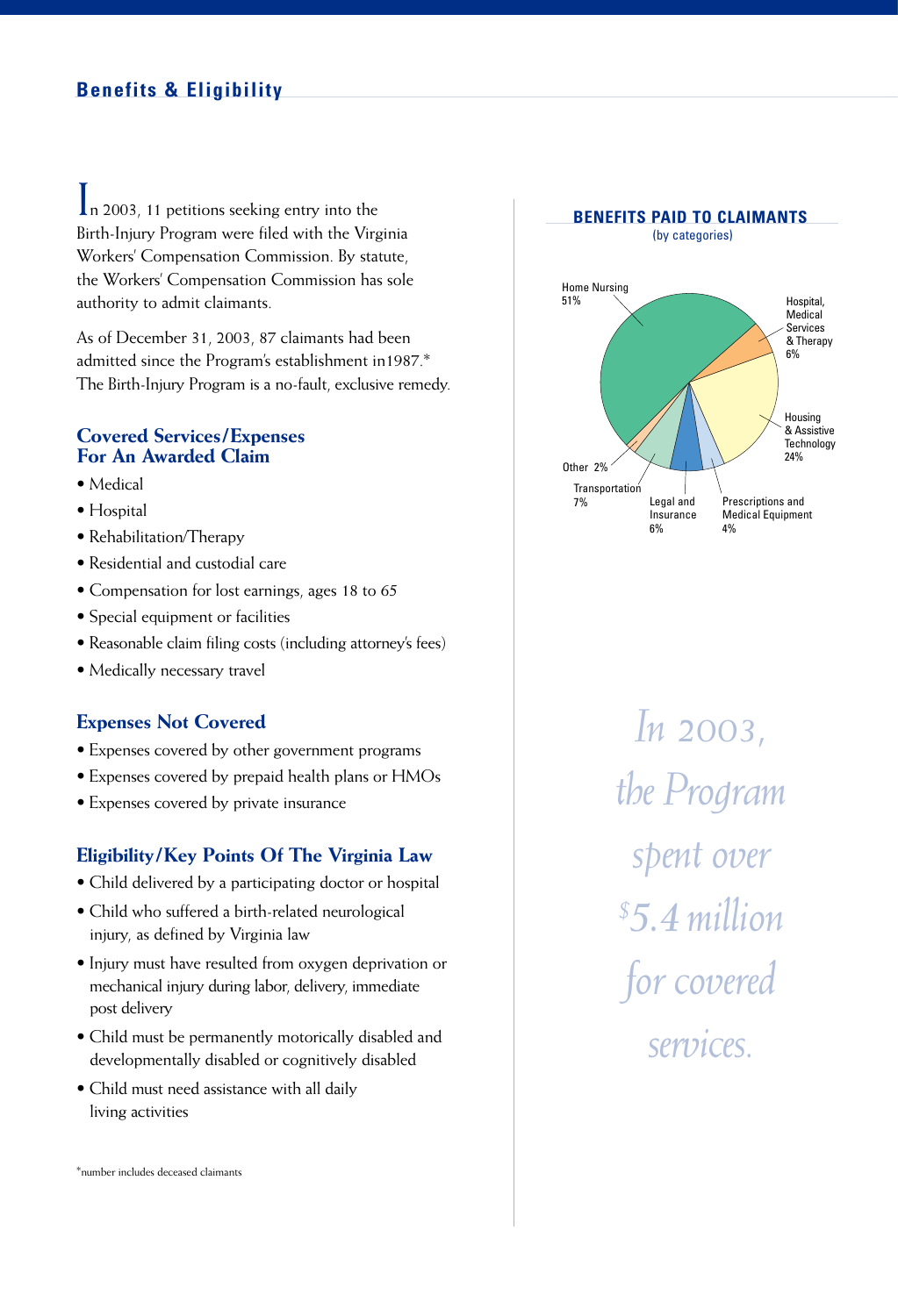### **Participation & Finances**

completely voluntary program for physicians and hospitals, about 70 percent of all births in Virginia are currently covered. In 2003, 409 post residency physicians participated and another 178 physicians in residency programs were enrolled. A total of 31 hospitals participated.

According to a 2003 study\*, non-rural based (urban and suburban) physicians were a majority of the participating physicians. The study also showed the average number of annual births per participating physician, whether rural or non-rural, was similar with 121 for rural physicians and 116 for non-rural physicians.

### **Where Are Participating Physicians Located?**

According to the same study, participating physicians are based in at least 70 Virginia counties and municipalities. However, they also serve patients from many more areas, reaching virtually all Virginia localities.

### **Key Facts**

- Established in 1987 by the Virginia General Assembly
- Alleviated malpractice insurance crisis and possible obstetric services shortage
- By law, all obstetricians, whether participating or non-participating, must inform patients whether they participate or not
- According to a recent study, the Birth-Injury Program continues to help control rising medical malpractice insurance rates
- *\* Pricing for Physician Participation, completed in 2003 and submitted to the Virginia General Assembly*



### **Financials For the Year Ended December 31, 2003:**

### **REVENUES**

| <b>Total revenue</b>                  | 26.382.356  |
|---------------------------------------|-------------|
| Other                                 | 77,961      |
| <b>Trust home</b>                     | 46.953      |
| Dividend income                       | 791,610     |
| Gain (loss) on sale investments       | (1.722.987) |
| Unrealized gain (loss) on investments | 7,567,254   |
| Interest income                       | 3,260,441   |
| <b>Insurance Assessments</b>          | 8,993,616   |
| <b>Physician Assessments</b>          | 3,148,690   |
| <b>Participating Physicians</b>       | 1.860.843   |
| <b>Participating Hospitals</b>        | 2,357,975   |

### **EXPENSES**

| <b>Total expenses</b>                          | 21.002.182 |
|------------------------------------------------|------------|
| Administrative (phone, computer services, etc) | 61,008     |
| Postage and mailing                            | 46.970     |
| Other                                          | 35,497     |
| Rent                                           | 53,173     |
| Advertising and brochures                      | 27,308     |
| Professional fees                              | 123.374    |
| Salaries and benefits                          | 344,567    |
| Investment & Fiduciary fees                    | 251,067    |
| Claims cost                                    | 5,459,218  |
| Increase in estimated claims reserve           | 14,600,000 |

*A copy of the Program's 2003 independent financial audit is available at www.vabirthinjury.com.*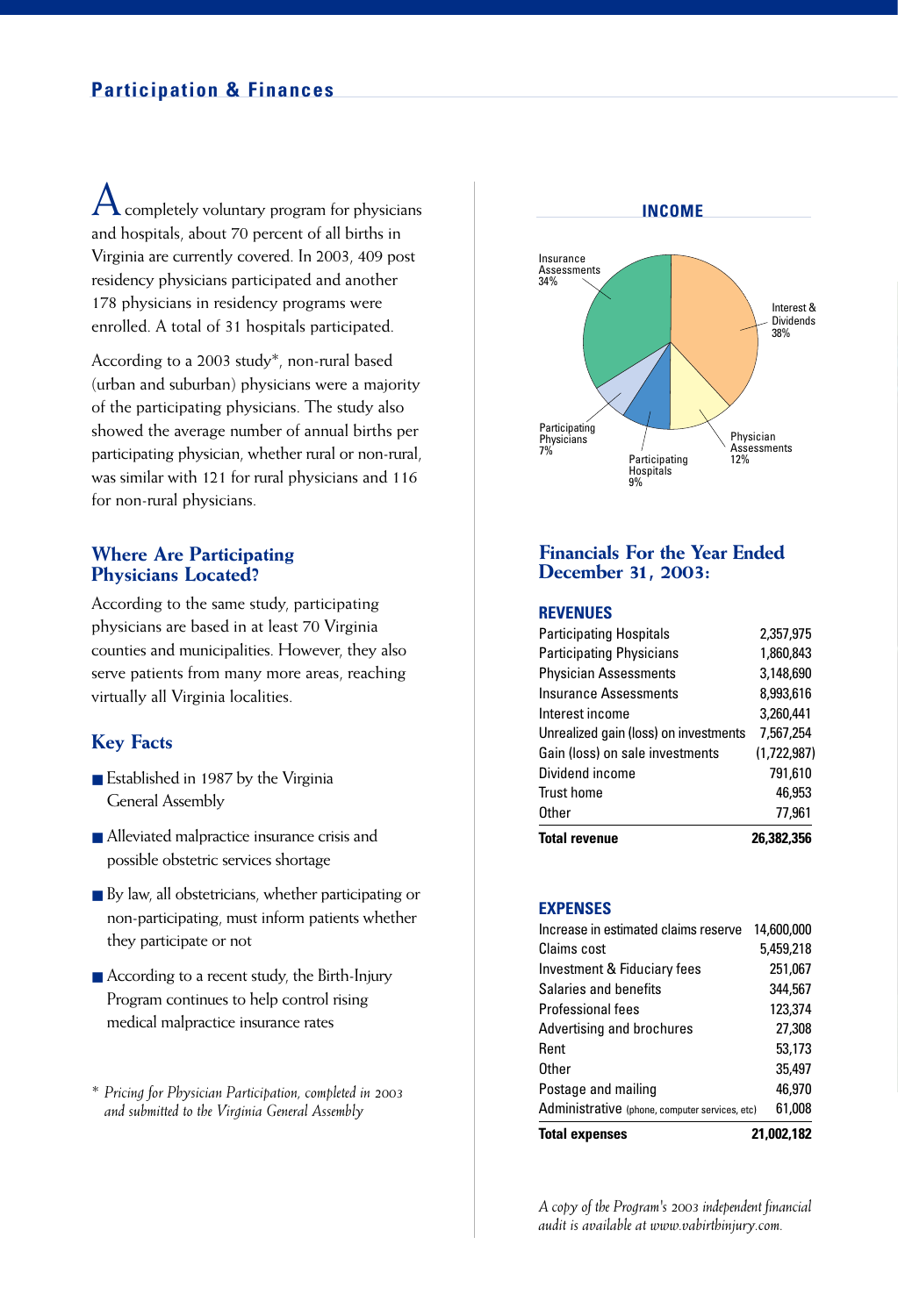participation For both physicians and hospitals, participation is a valuable benefit for their patients.



Along with physicians, Virginia's hospitals continue to find participation in the Birth-Injury Program an important benefit for their patients, as well as a valuable part of their overall risk management efforts.